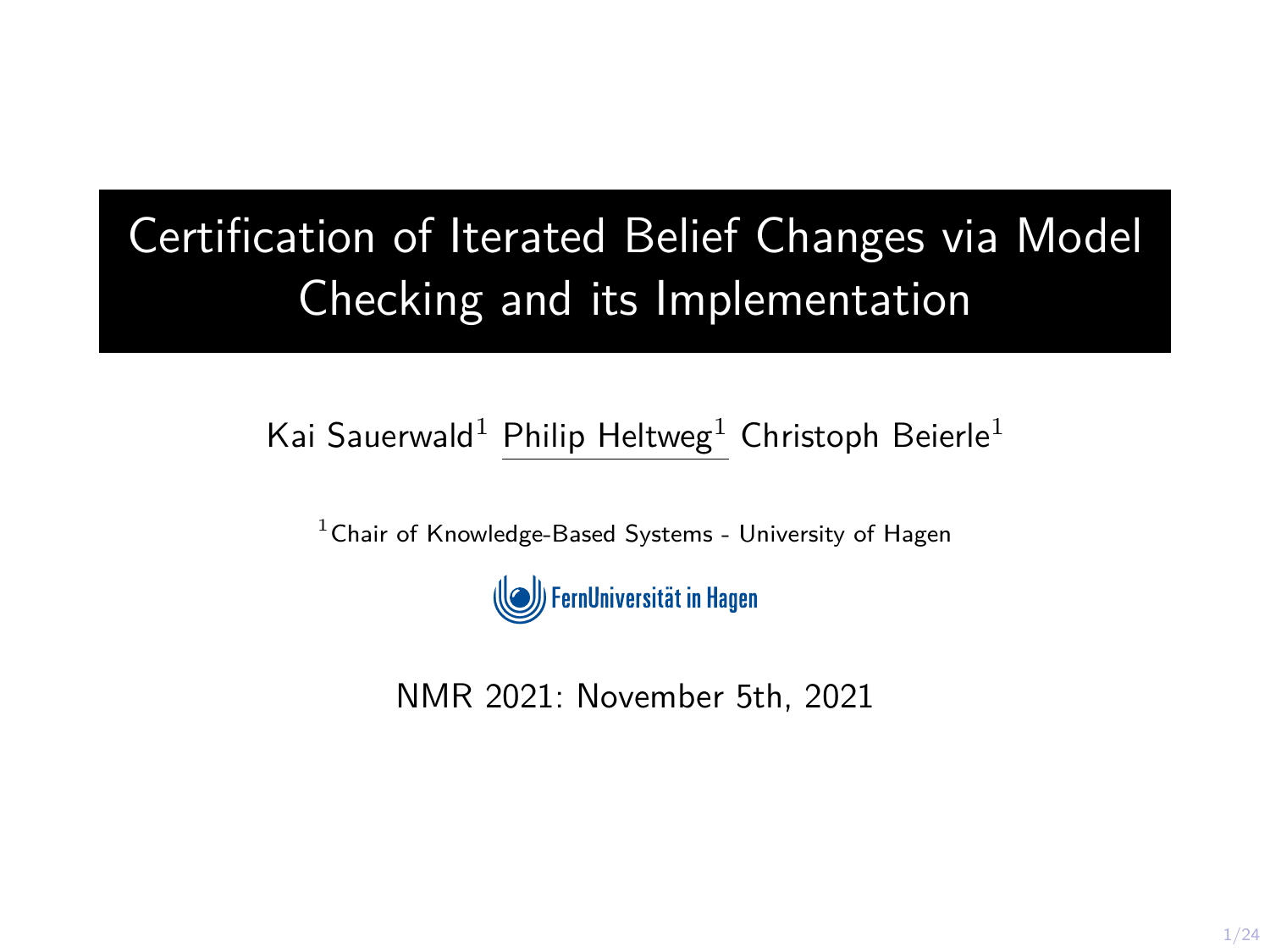- $\blacktriangleright$  The Certification Problem
- ▶ Encoding as Model-Checking Problem
- $\blacktriangleright$  Webtool Alchourron
- $\blacktriangleright$  Evaluation and Improvements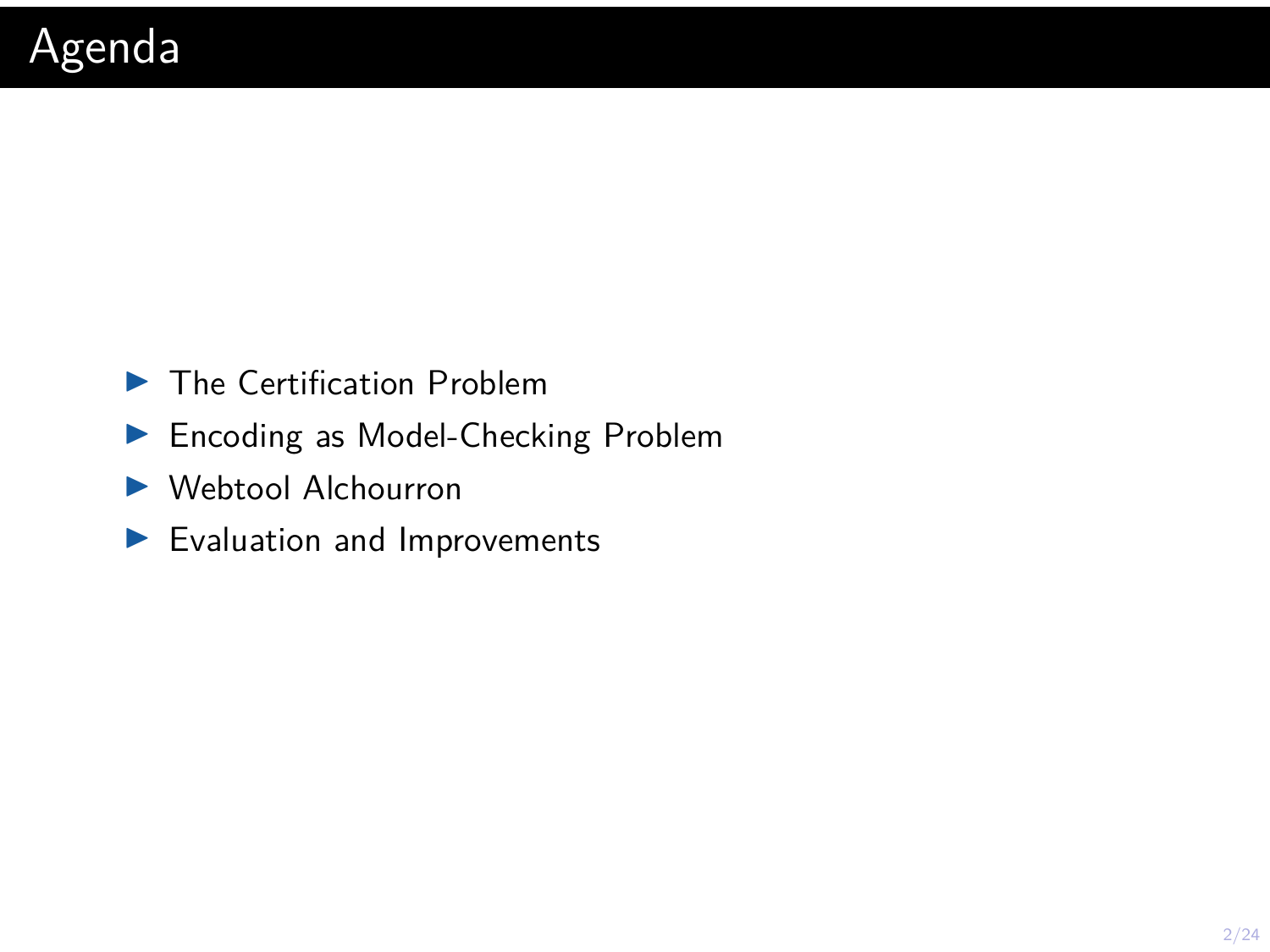# <span id="page-2-0"></span>[The Certification Problem](#page-2-0)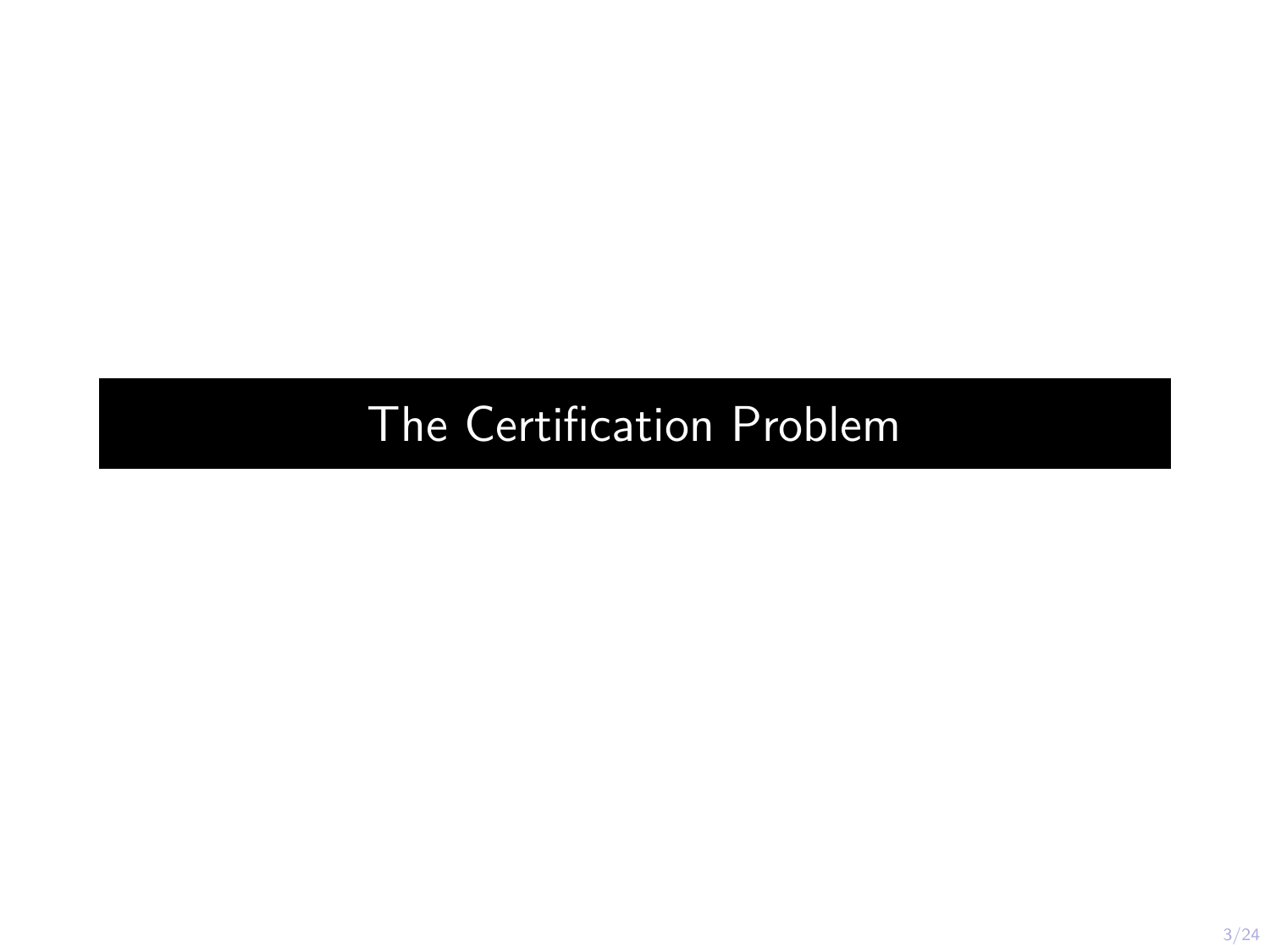- $\triangleright$  Agents have to adapt their beliefs according to potentially conflicting information
- Iterated belief change: Modeled by operators over epistemic states<sup>1</sup>.
- $\triangleright$  Often propositional language  $\mathcal L$  over finite signature  $\Sigma$
- In the following:  $\alpha, \beta \in \mathcal{L}$  denote sentences,  $\Omega$  denotes set of interpretations

<sup>&</sup>lt;sup>1</sup>In contrast, classical belief revision uses belief sets or belief bases as states.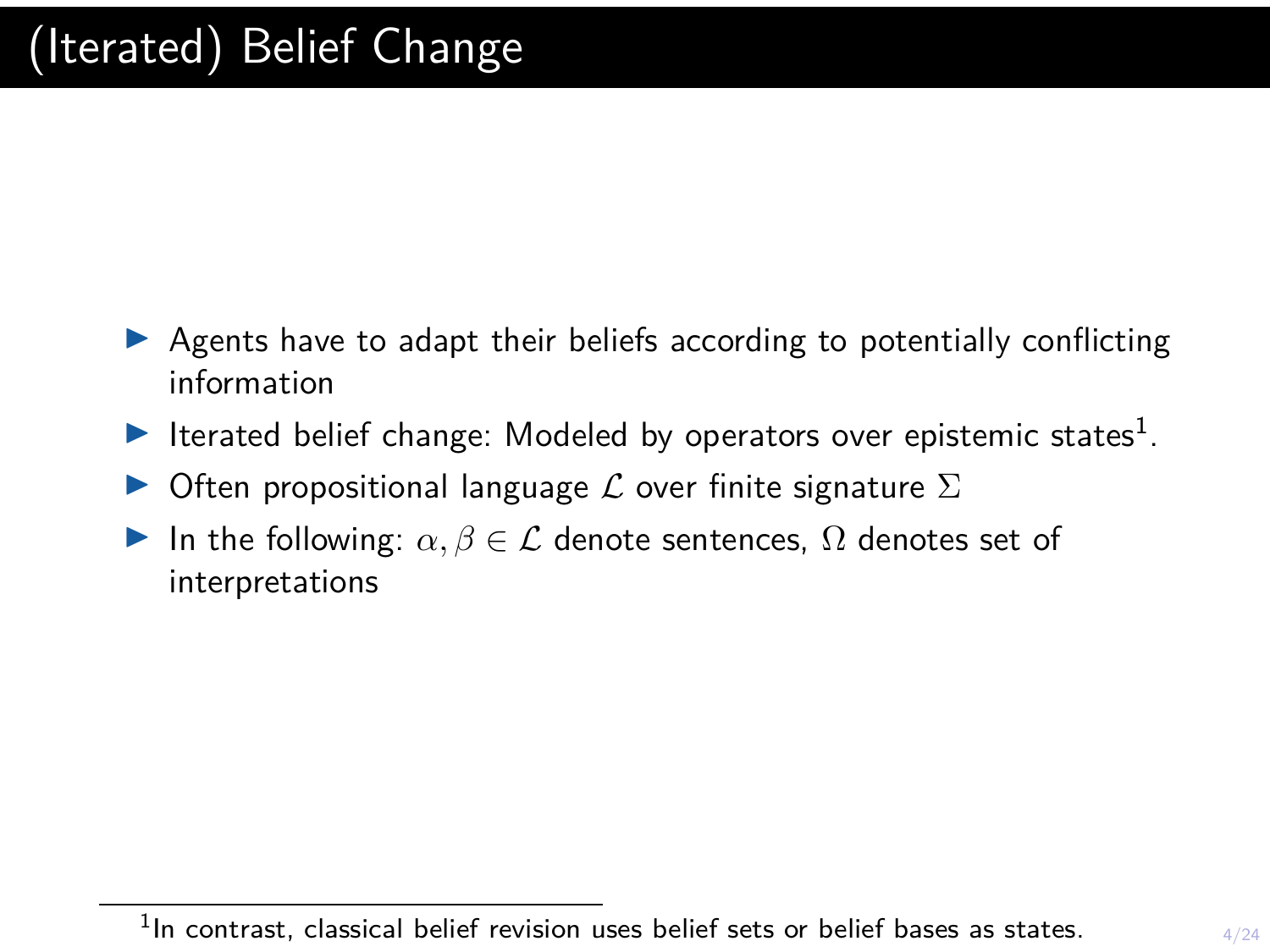- **E** Epistemic state: abstract entity  $\Psi \in \mathcal{E}$ , equipped with a deductively closed set of currently held beliefs  $Bel(\Psi)$
- belief change operator  $\circ : \mathcal{E} \times \mathcal{L} \rightarrow \mathcal{E}$
- $\triangleright$  we assume syntax-independence for  $\circ$ :

• if 
$$
\alpha \equiv \beta
$$
, then  $\Psi \circ \alpha = \Psi \circ \beta$ 

- instantiation of  $\mathcal E$  here: total preorders over  $\Omega$  that fulfil the faithfulness condition  $Mod(Bel(\Psi)) = min(\Omega, \leq)$
- $\triangleright$  therefore every  $\leq \in \mathcal{E}$  entirely describes an epistemic state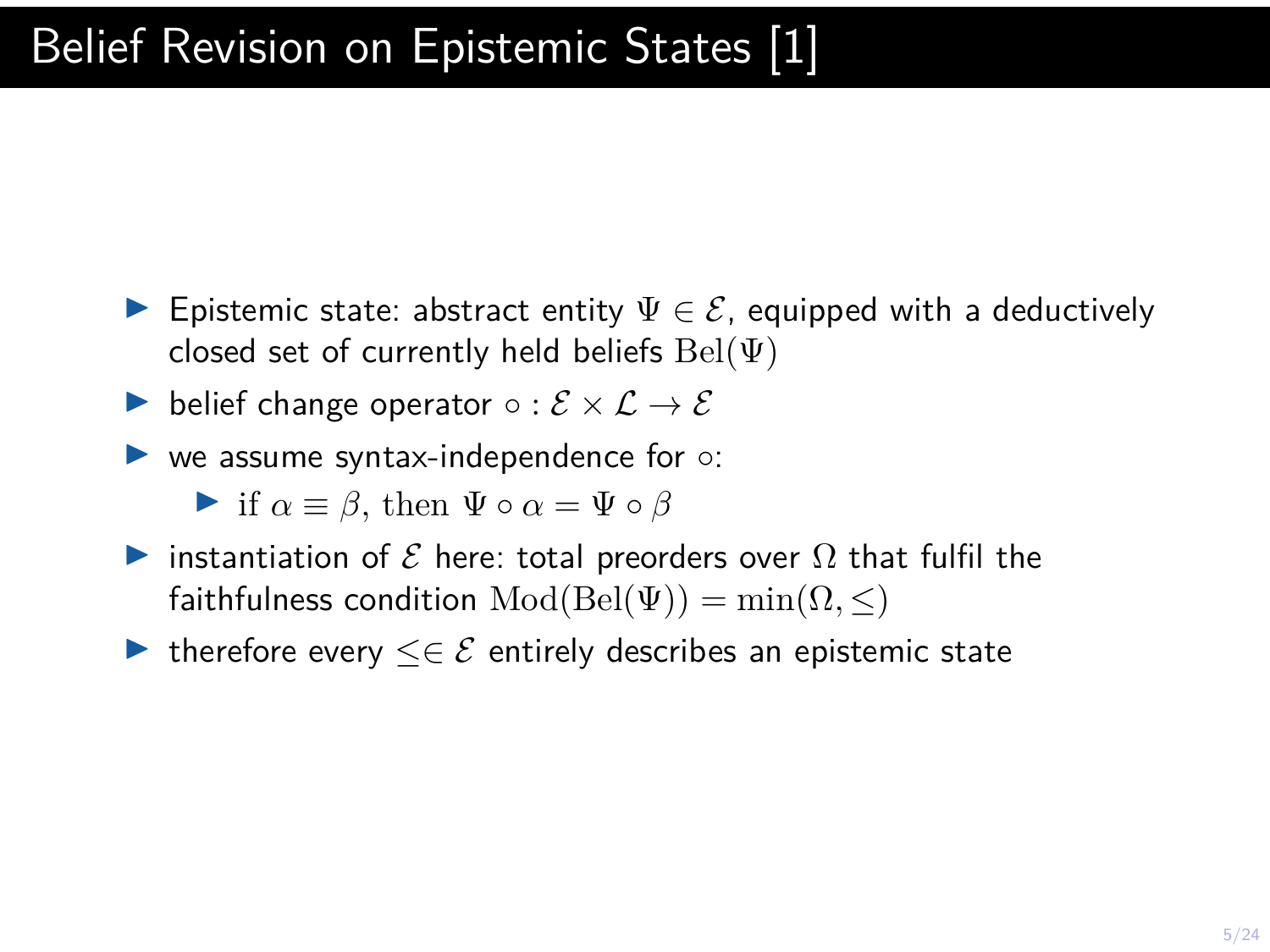- $\triangleright$  postulates place restrictions on individual changes or whole operators
- $\triangleright$  operators are classified depending on what postulates they fulfil
- $\blacktriangleright$  semantic and syntactic postulates
- $\triangleright$  for example Darwiche-Pearl postulates for revision [\[1\]](#page-23-0), here CR1
	- $\triangleright$  if *ω*<sub>1</sub>*, ω*<sub>2</sub> ∈ Mod(*α*), then *ω*<sub>1</sub> ≤<sub>Ψ</sub>*ω*<sub>2</sub> ⇔ *ω*<sub>1</sub> ≤<sub>Ψ</sub><sub>*αω*<sup>2</sup><sub>2</sub></sub>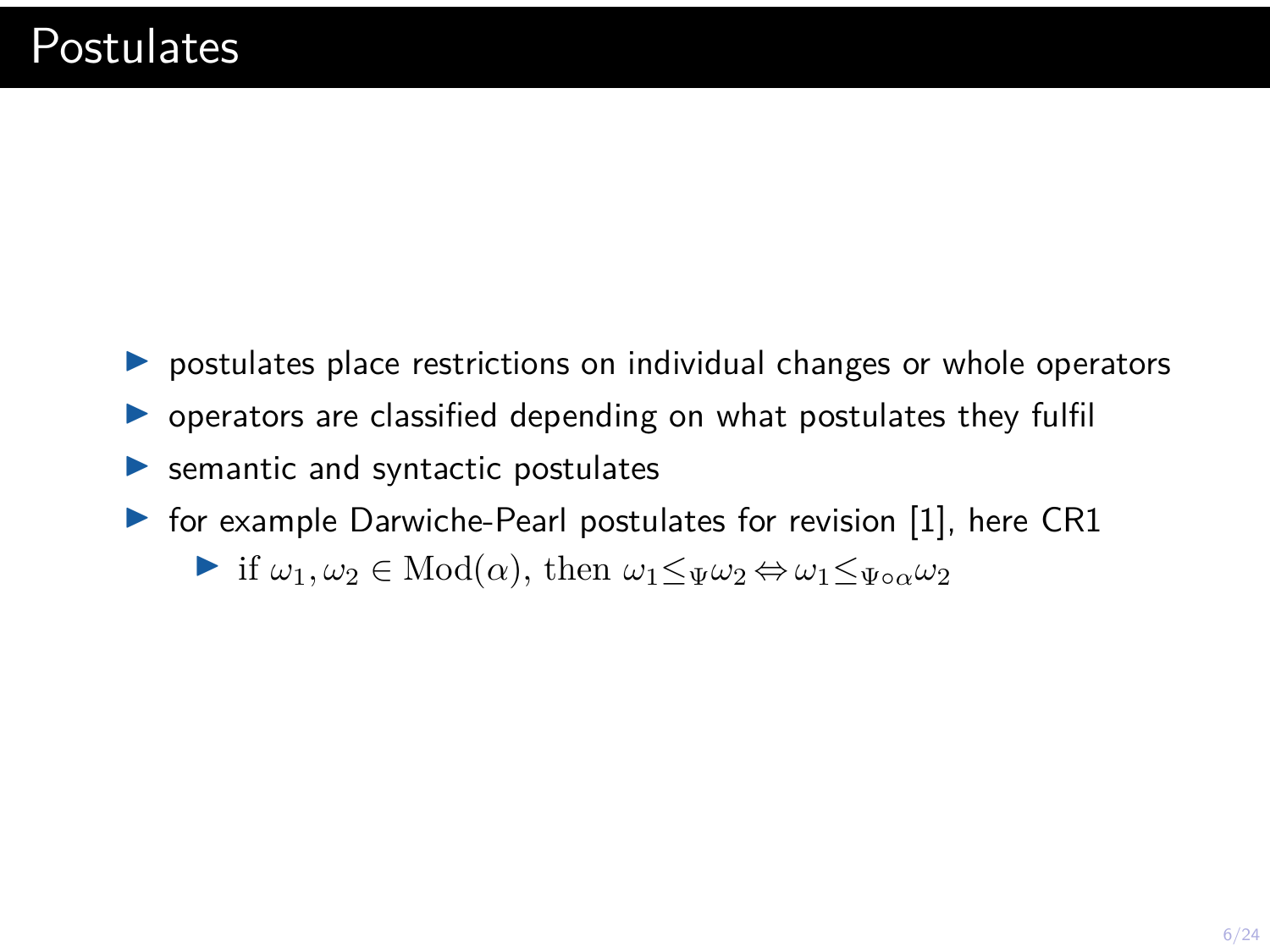CERTIFICATION-PROBLEM Given: A belief change operator ◦ and a postulate *P* Question: Does ◦ satisfy the postulate *P*?

- **►** A singular belief change from  $\Psi$  to  $\Psi'$  by *α*, i.e.: Does  $\Psi \circ \alpha = \Psi'$ hold?
- A sequence of belief changes  $\Psi_1 \circ \alpha_1 = \Psi_2$ , and  $\Psi_2 \circ \alpha_2 = \Psi_3$ , and *. . .*
- All singular belief changes on a state  $\Psi$ , i.e. the set  $\{(\Psi_1, \alpha, \Psi_2) \in \circ \mid \Psi = \Psi_1\}$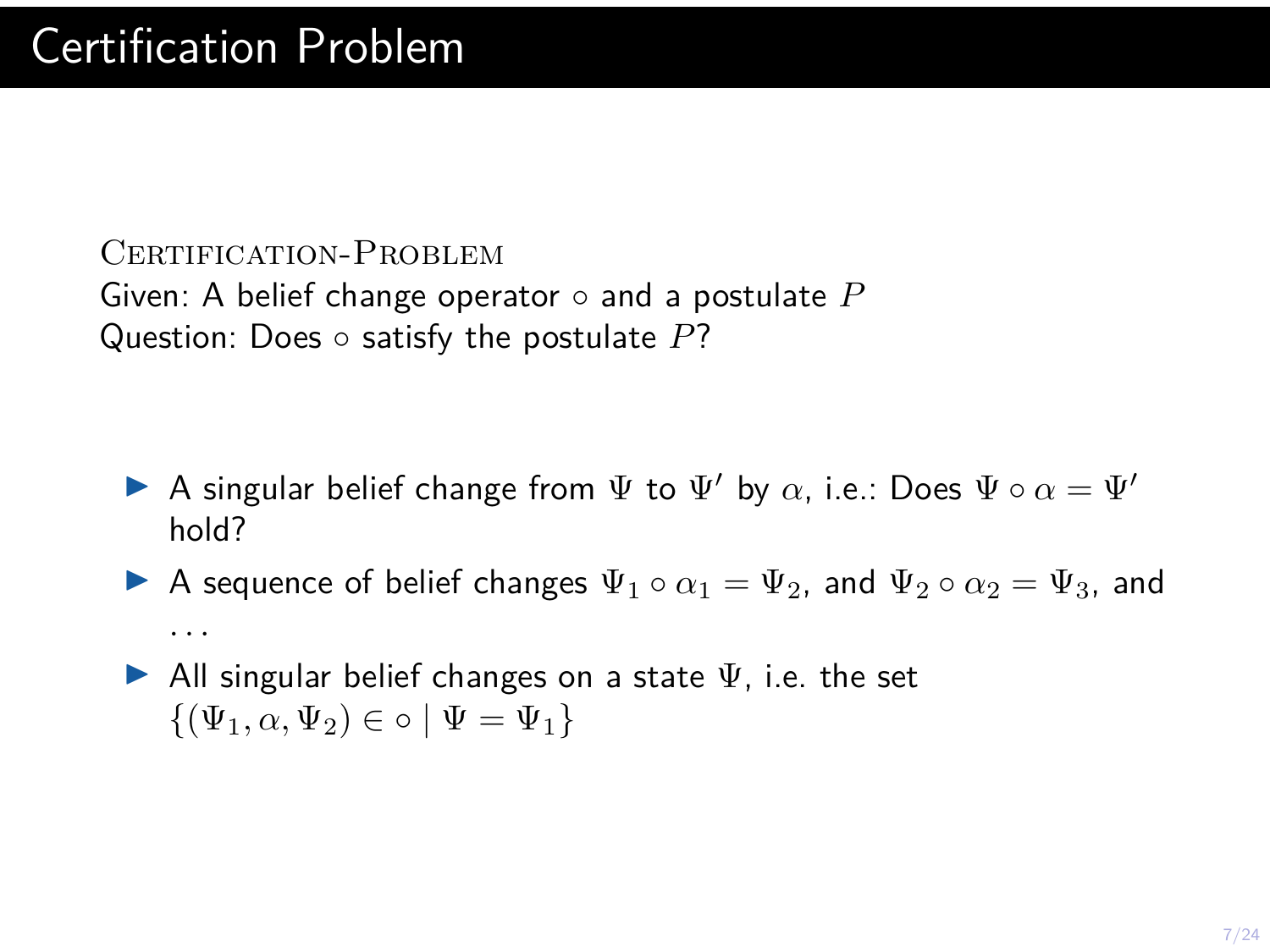### <span id="page-7-0"></span>[Encoding as Model-Checking Problem](#page-7-0)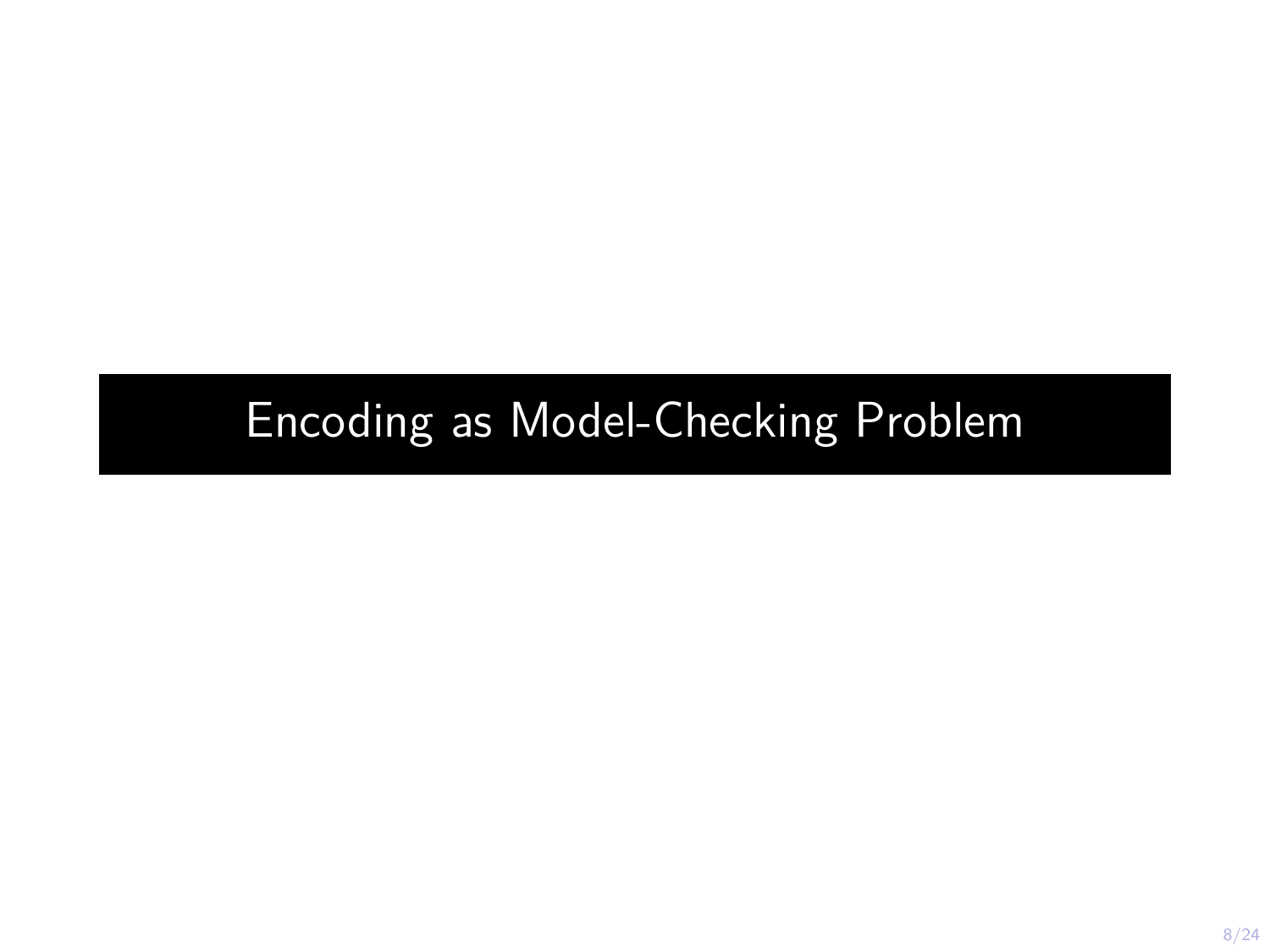- $\triangleright$  Define a first-order fragment  $FO^{\text{TPC}}$  to encode change in epistemic states with new information
- $\blacktriangleright$  Build a  $FO^{\text{TPC}}$ -structure  $A_C$  for a concrete belief change  $C = (\Psi, \alpha, \Psi')$
- **►** Load postulate as formula  $\varphi$  and evaluate  $\mathcal{A}_C \models \varphi$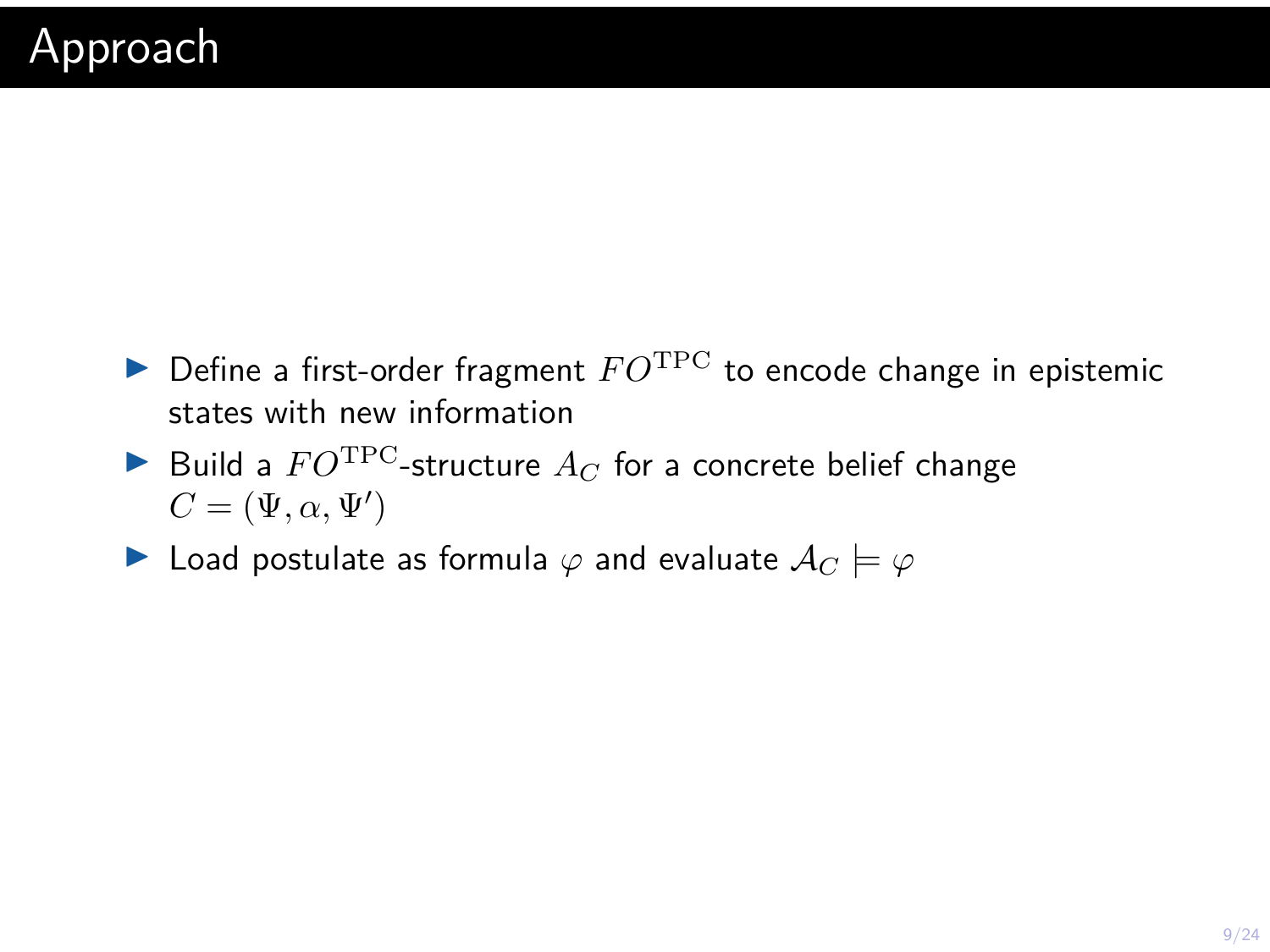| Predicate             | Intended meaning                                | Exemplary appearance                               |
|-----------------------|-------------------------------------------------|----------------------------------------------------|
| Mod(w, x)             | w is a model of $x$                             | $\omega \in Mod(\Psi), \omega \in Mod(\alpha)$     |
| $LessEQ(w_1, w_2, e)$ | $w_1 \leq w_2$ in e                             | $\omega_1 \leq_{\Psi} \omega_2$                    |
| Int(w)                | $w$ is an interpretation                        | $\omega \in \Omega$                                |
| ES(e)                 | $e$ is an epistemic state                       | $\Psi \in \mathcal{E}$                             |
| Form(a)               | $a$ is a formula                                | $\alpha \in \mathcal{L}$                           |
| Function              | Intended meaning                                | Exemplary appearance                               |
| $op(e_0, a)$          | $op(e_0, a)$ is a result of changing $e_0$ by a | $\Psi \circ \alpha = \Psi'$                        |
| or(a, b)              | propositional disjunction                       | $Bel(\Psi \circ (\alpha \vee \beta)) = \dots$      |
| not(a)                | propositional negation                          | $\neg \alpha \notin \text{Bel}(\Psi \circ \alpha)$ |

 $LogImpl(x, y) := \forall w. Int(w) \rightarrow (Mod(w, x) \rightarrow Mod(w, y))$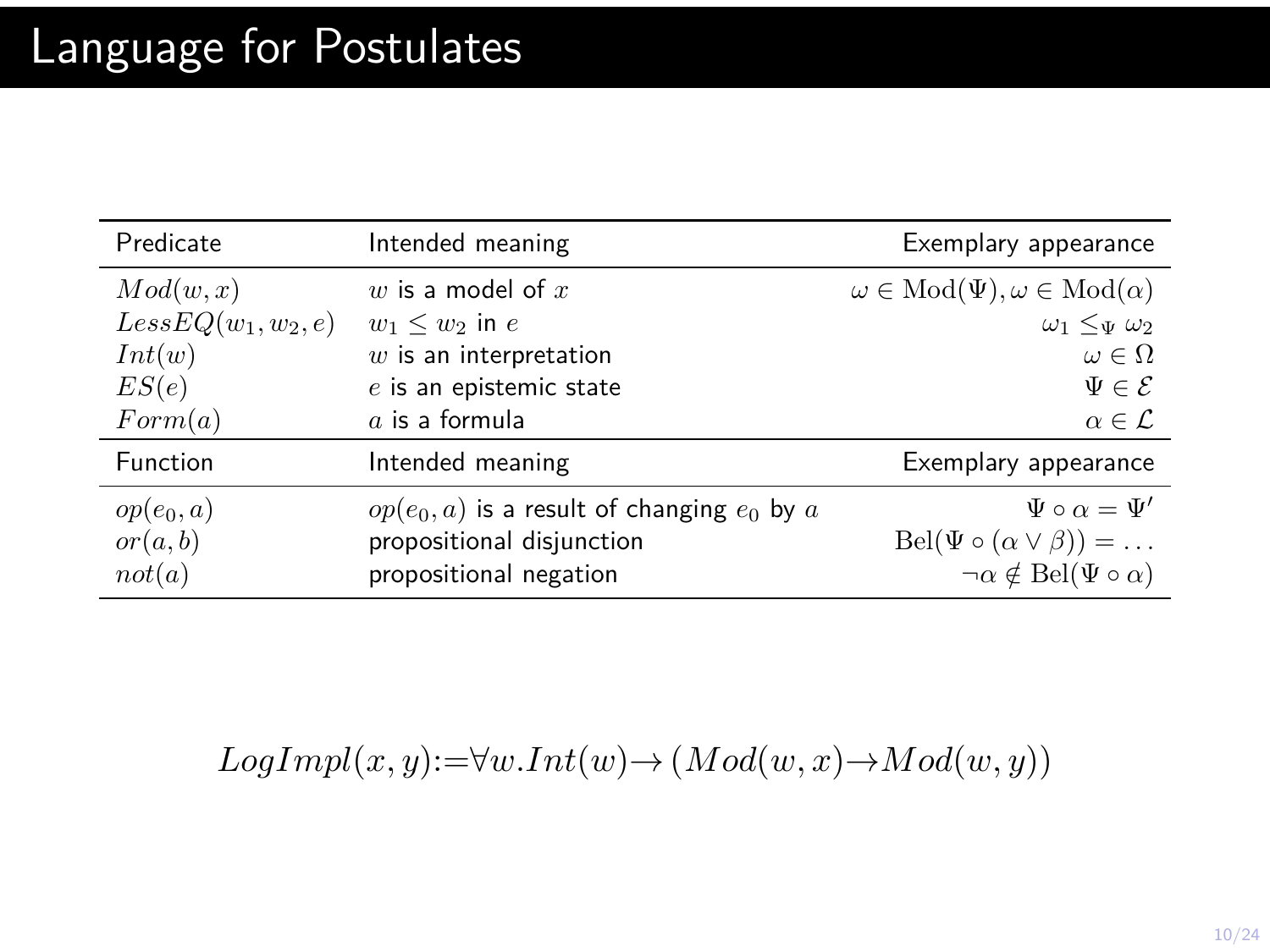| Universe                           | $U^{\mathcal{A}_C} = \Omega \cup {\Psi_0, \Psi_1} \cup \mathcal{P}(\Omega)$                                                                                                                                                            |  |  |
|------------------------------------|----------------------------------------------------------------------------------------------------------------------------------------------------------------------------------------------------------------------------------------|--|--|
| Predicates                         |                                                                                                                                                                                                                                        |  |  |
| $Mod^{Ac}$                         | = $\{(\omega, x) \mid x \in \mathcal{P}(\Omega) \cup \{\Psi_0, \Psi_1\}, \omega \in \text{Mod}(x)\}\$                                                                                                                                  |  |  |
| $Int^{A_C}$                        | $=$ $\Omega$                                                                                                                                                                                                                           |  |  |
| $ES^{\mathcal{A}_C}$               | $= {\Psi_0, \Psi_1}$                                                                                                                                                                                                                   |  |  |
| $Form^{A_C} = \mathcal{P}(\Omega)$ |                                                                                                                                                                                                                                        |  |  |
|                                    | Less $EQ^{\mathcal{A}_C} = \{(\omega_1, \omega_2, \Psi_i) \mid \omega_1 \leq \Psi_i \omega_2\}$                                                                                                                                        |  |  |
| <b>Functions</b>                   |                                                                                                                                                                                                                                        |  |  |
| $or^{\mathcal{A}_C}$               | $e_0^{\mathcal{A}_C}$<br>$=\Psi_0$<br>$=\lambda \alpha_1, \alpha_2, \alpha_1 \cup \alpha_2$                                                                                                                                            |  |  |
| $not^{A_C}$                        | $a^{\mathcal{A}_C} = \text{Mod}(\alpha)$<br>$= \lambda \alpha_1 \cdot \Omega \setminus \alpha_1$                                                                                                                                       |  |  |
| $op^{\mathcal{A}_C}$               | $= \left( \left\{ (\Psi, \beta, \Psi) \mid \beta \in \mathcal{P}(\Omega), \Psi \in \left\{ \Psi_0, \Psi_1 \right\} \right\} \setminus \left\{ (\Psi_0, \alpha, \Psi_0 \right\} \right) \cup \left\{ (\Psi_0, \alpha, \Psi_1) \right\}$ |  |  |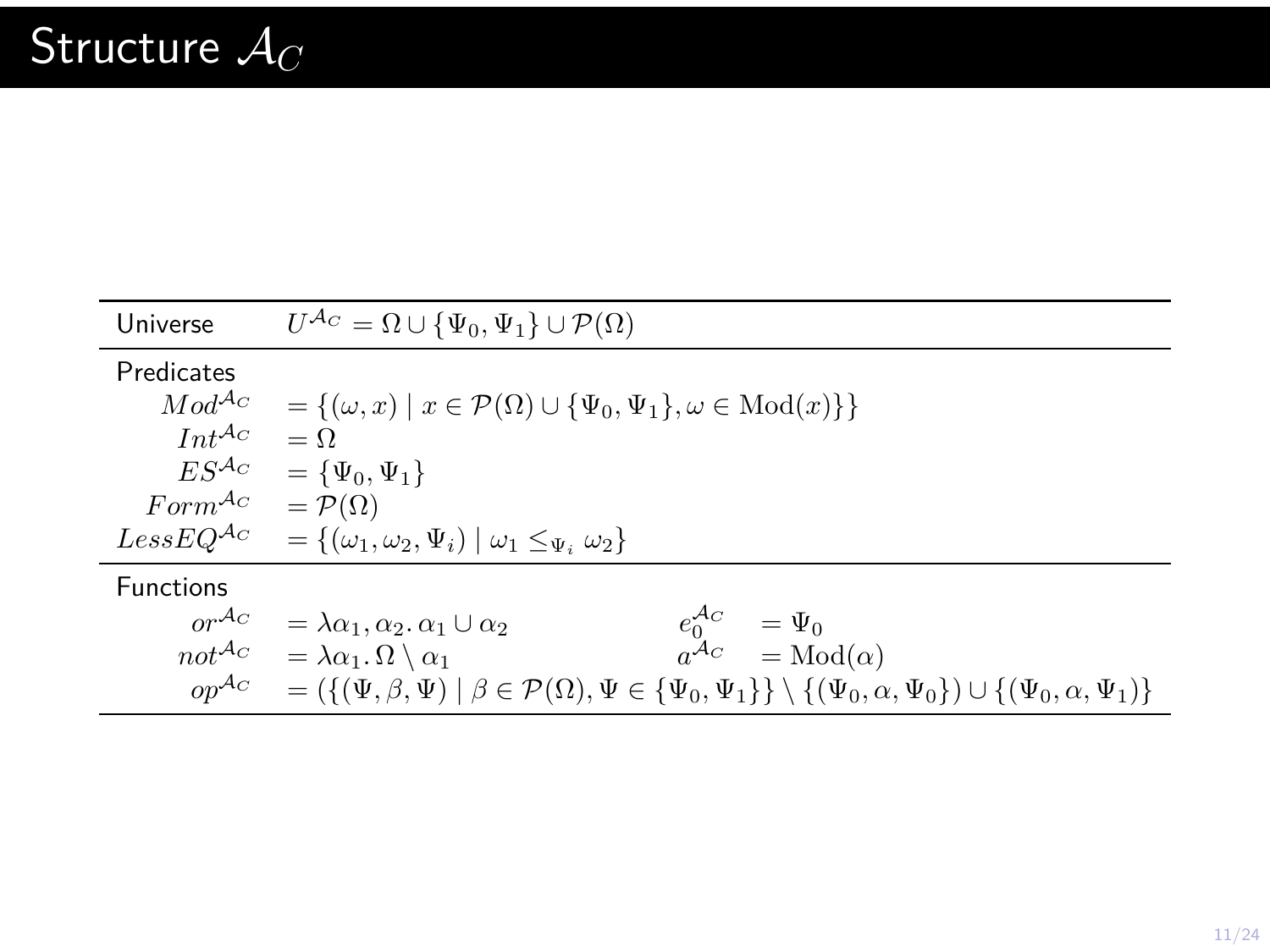# <span id="page-11-0"></span>[Webtool Alchourron](#page-11-0)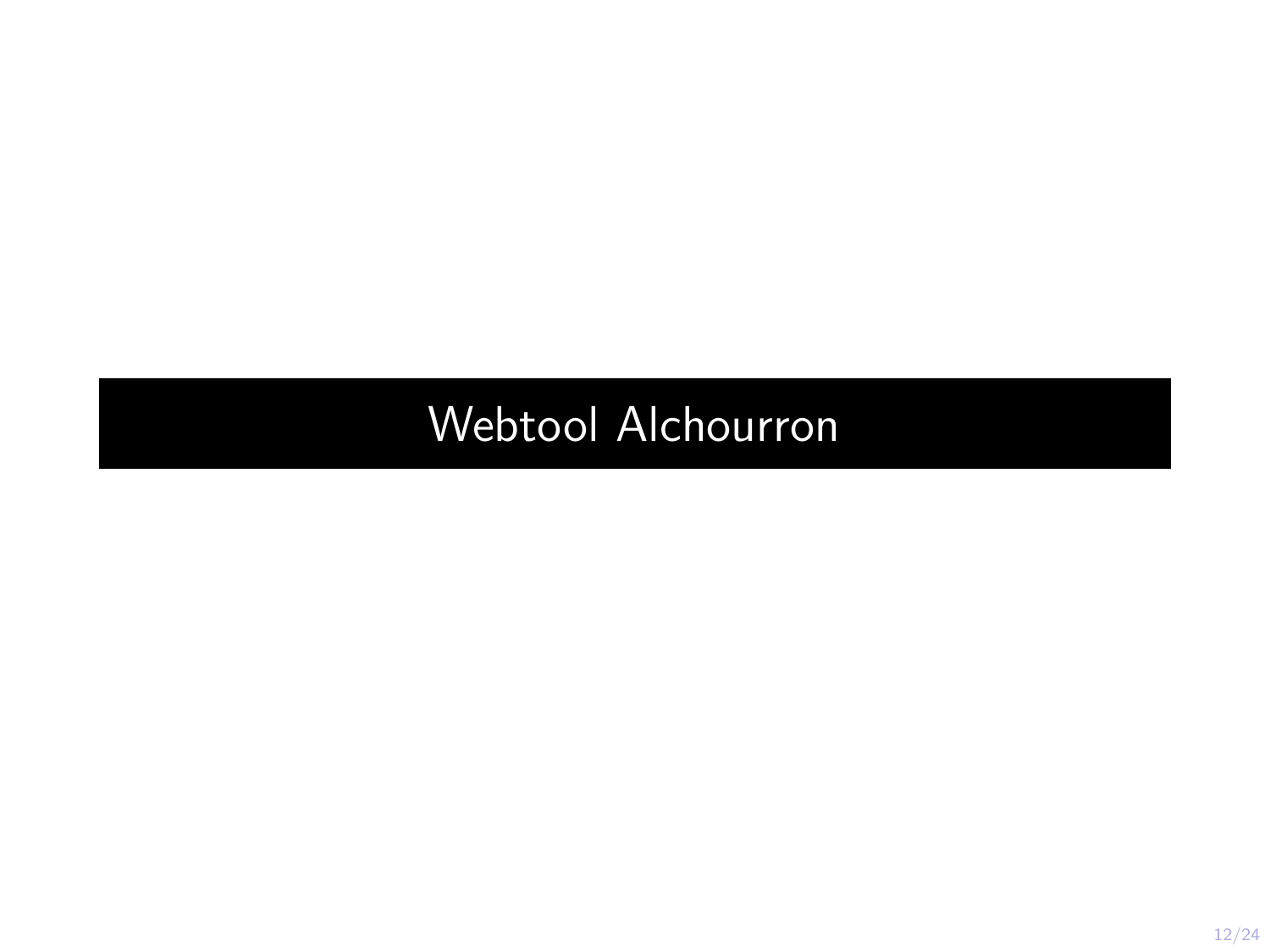- $\blacktriangleright$  Available online at <https://www.fernuni-hagen.de/wbs/alchourron/>
- $\blacktriangleright$  Client-Server architecture
- $\triangleright$  Backend: Own Java library, Frontend: Browser with web components
- $\triangleright$  Loads postulates in TPTP syntax [\[3\]](#page-23-1) using scala-tptp-parser [\[2\]](#page-23-2)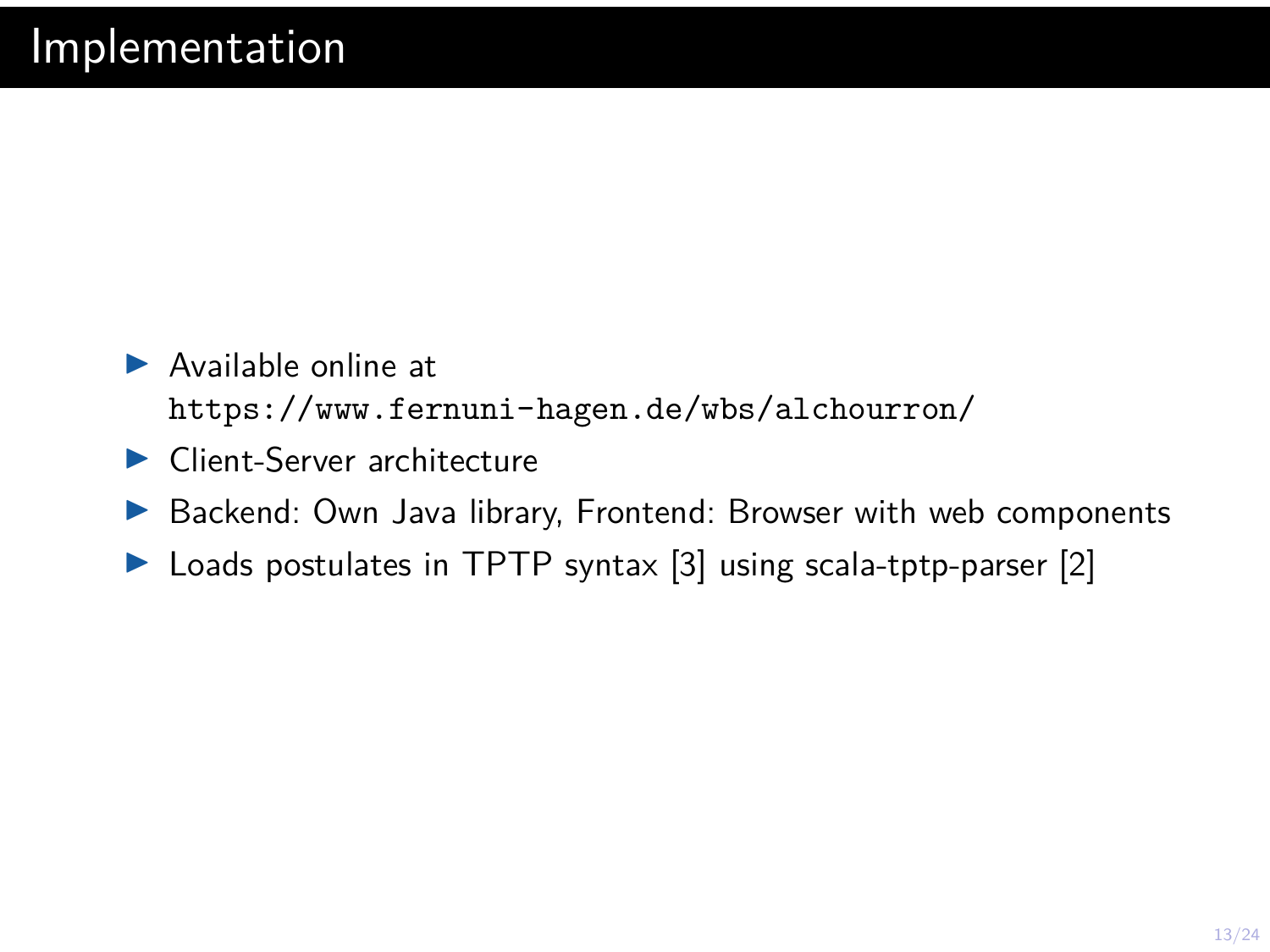```
f o f (
     'CR1 ' ,
     postulate,
     ! [W1,W2] : (
           (int (W1) &; int (W2) &; mod(W1, A) &; mod(W2, A))\Rightarrow( \text{less eq } (W1, W2, E0) \iff \text{less eq } (W1, W2, \text{ op } (E0, A))))
).
```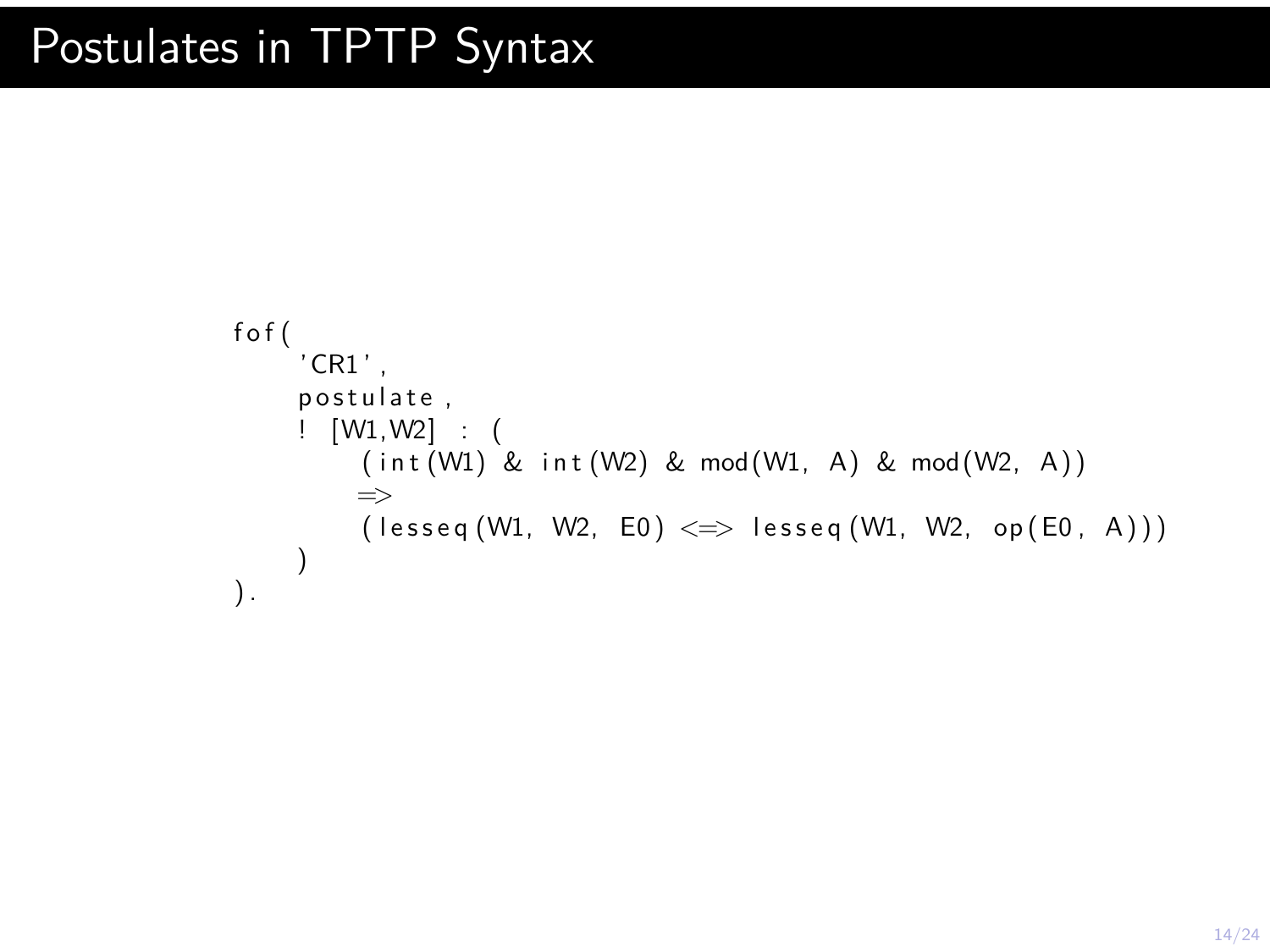Input

| $\equiv$       | Alchourron - Belief change as model checking problem                                                                                                                                                                                                         |                                                                                                        |                                                                                                                                                                                                                                                                                             |  |  |
|----------------|--------------------------------------------------------------------------------------------------------------------------------------------------------------------------------------------------------------------------------------------------------------|--------------------------------------------------------------------------------------------------------|---------------------------------------------------------------------------------------------------------------------------------------------------------------------------------------------------------------------------------------------------------------------------------------------|--|--|
| ₹<br>na        |                                                                                                                                                                                                                                                              | Signature $\Sigma$<br>Create a new propositional syntax here<br>$\Sigma = \{a,b\}$<br>CREATE           |                                                                                                                                                                                                                                                                                             |  |  |
| P <sup>o</sup> | $\leq_\Psi$<br>Configure the initial state $\Psi$ by<br>defining it's tpo over $\Omega$ . Drag the<br>worlds to different layers, the lower<br>layers meaning more plausible.<br>1<br>$a\overline{b}$<br>$\bar{a}b$<br>$\overline{ab}$<br>$\mathbf{0}$<br>ab | $\alpha$<br>Configure the input $\alpha$ as a<br>propositional formula over $\Sigma$ .<br>Formula<br>a | $\leq \Psi \circ \alpha$<br>Configure the next state $\Psi \circ \alpha$ by<br>defining it's tpo over $\Omega$ . Drag the<br>worlds to different layers, the lower<br>layers meaning more plausible.<br>$\overline{\mathbf{2}}$<br>$\overline{ab}$<br>1<br>ab<br>$a\overline{b}$<br>0<br>ab |  |  |
|                |                                                                                                                                                                                                                                                              | Optional: Enter your own postulate to check here.<br>Formula                                           |                                                                                                                                                                                                                                                                                             |  |  |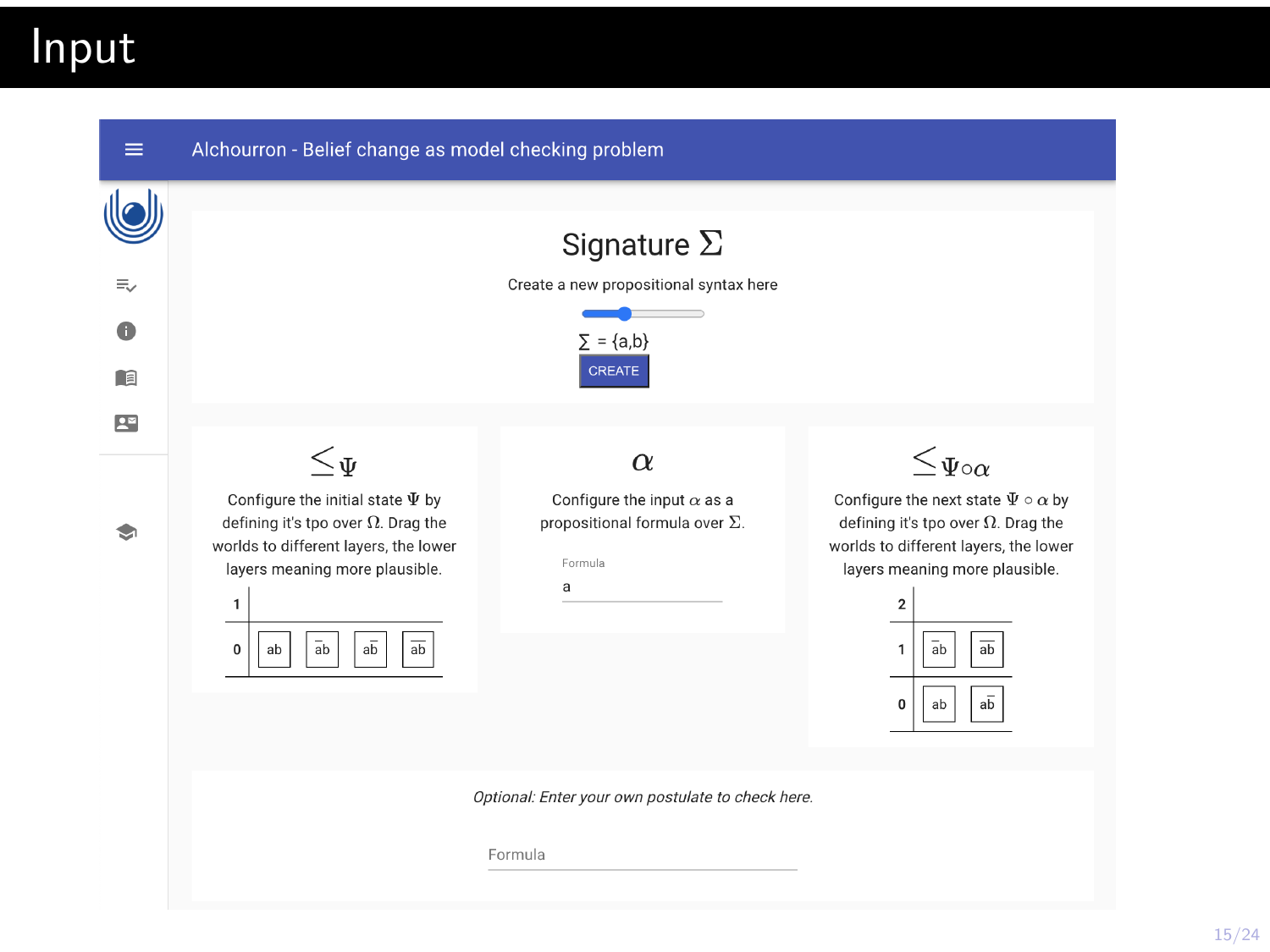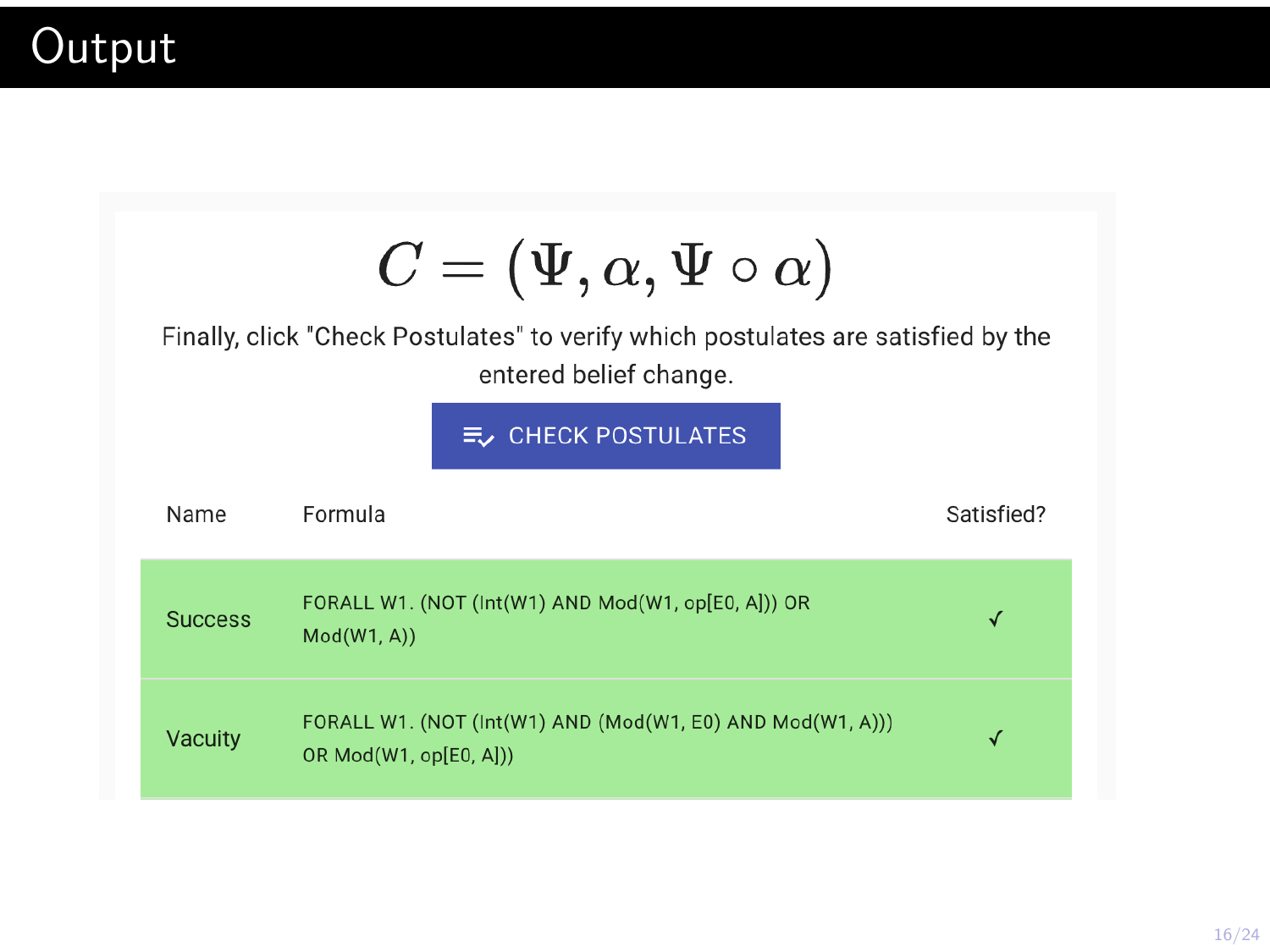# <span id="page-16-0"></span>[Evaluation and Improvements](#page-16-0)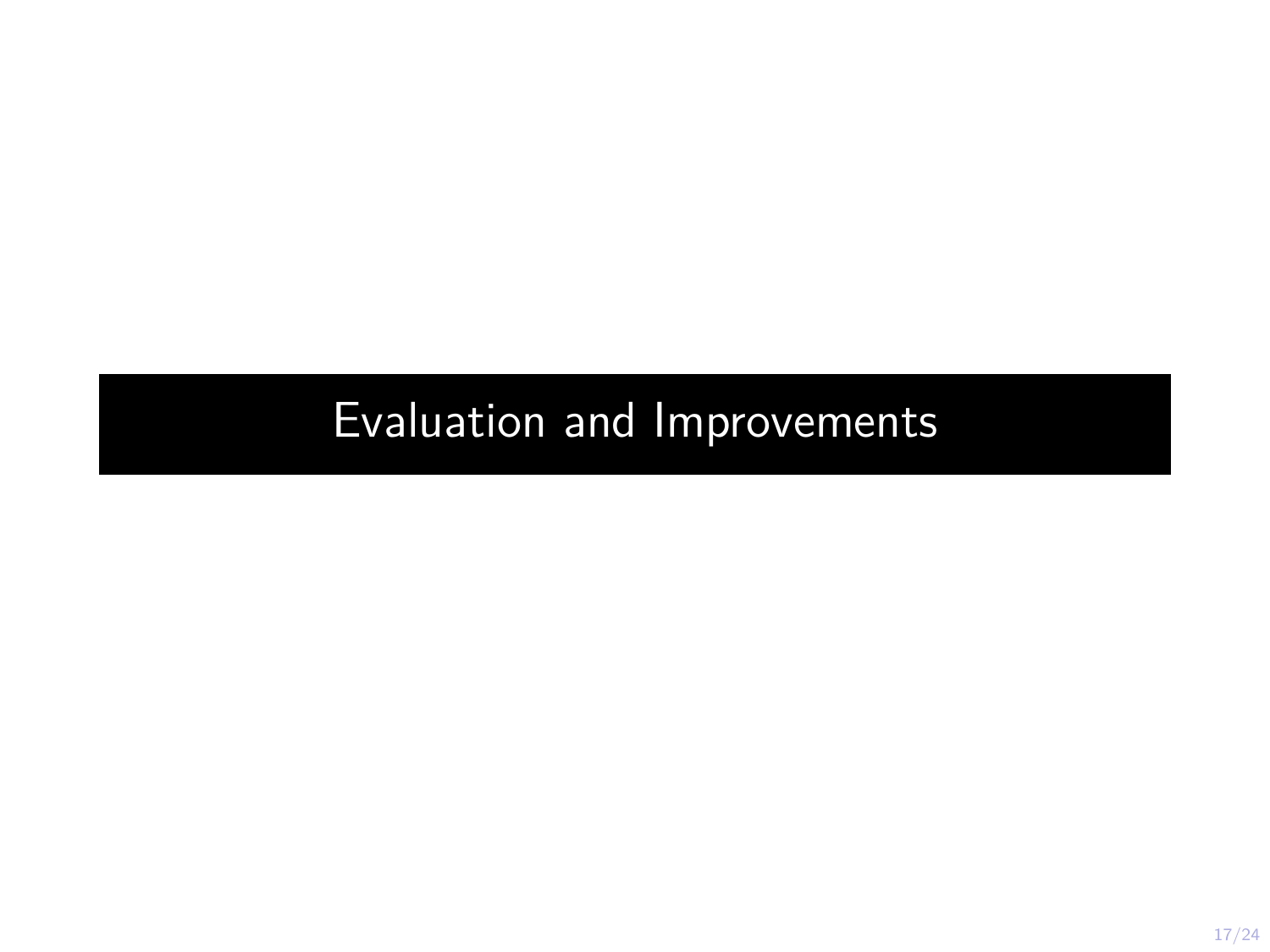- $\triangleright$  assumption: size of signature has biggest impact on performance
- $\blacktriangleright$  possible bottlenecks: parsing request, building  $A_C$ , model-checking postulate
- $\triangleright$  method: measure average times for belief change that fulfils all postulates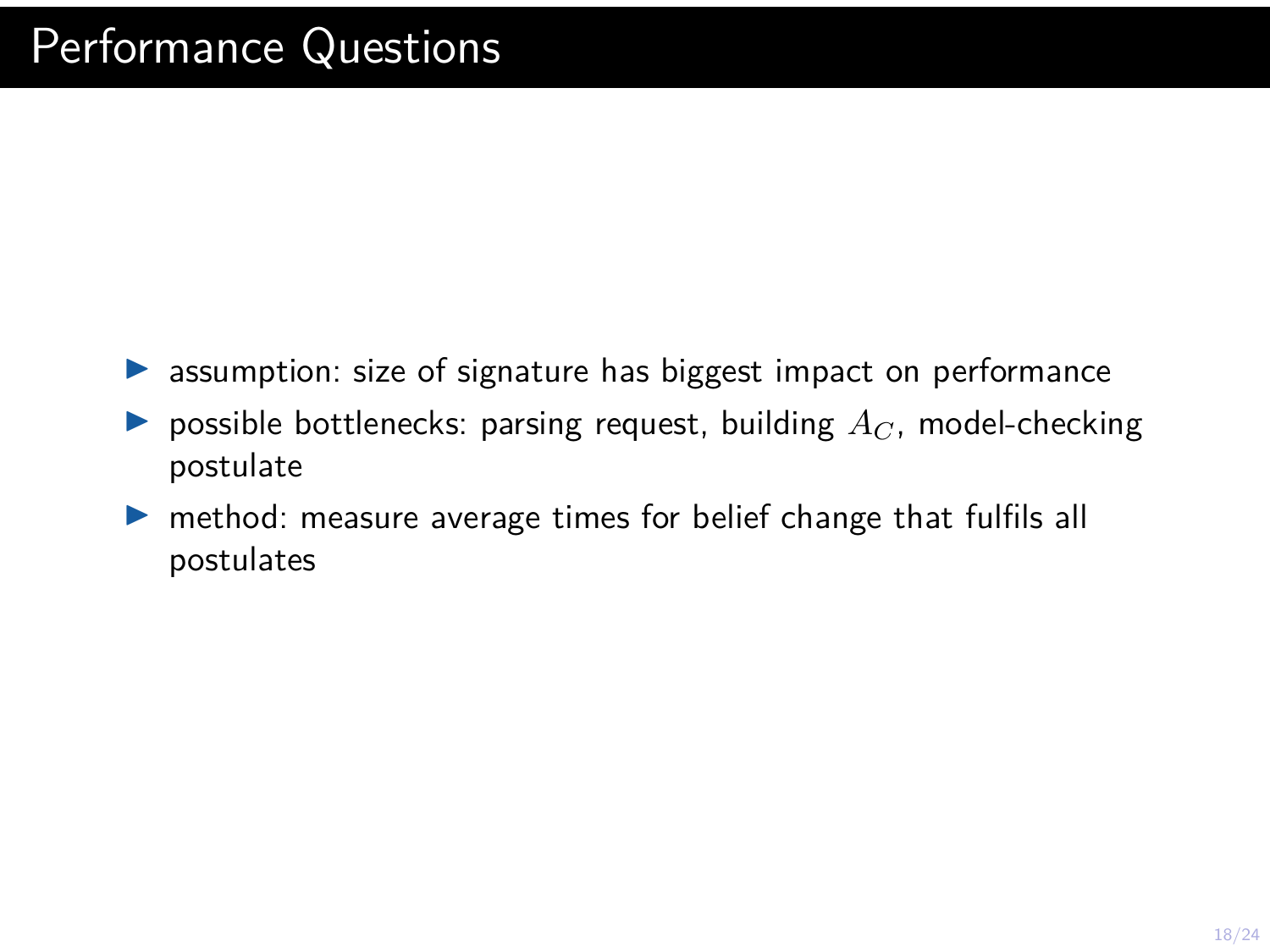#### Measurement Results



biggest factor: number of quantifiers in postulate formula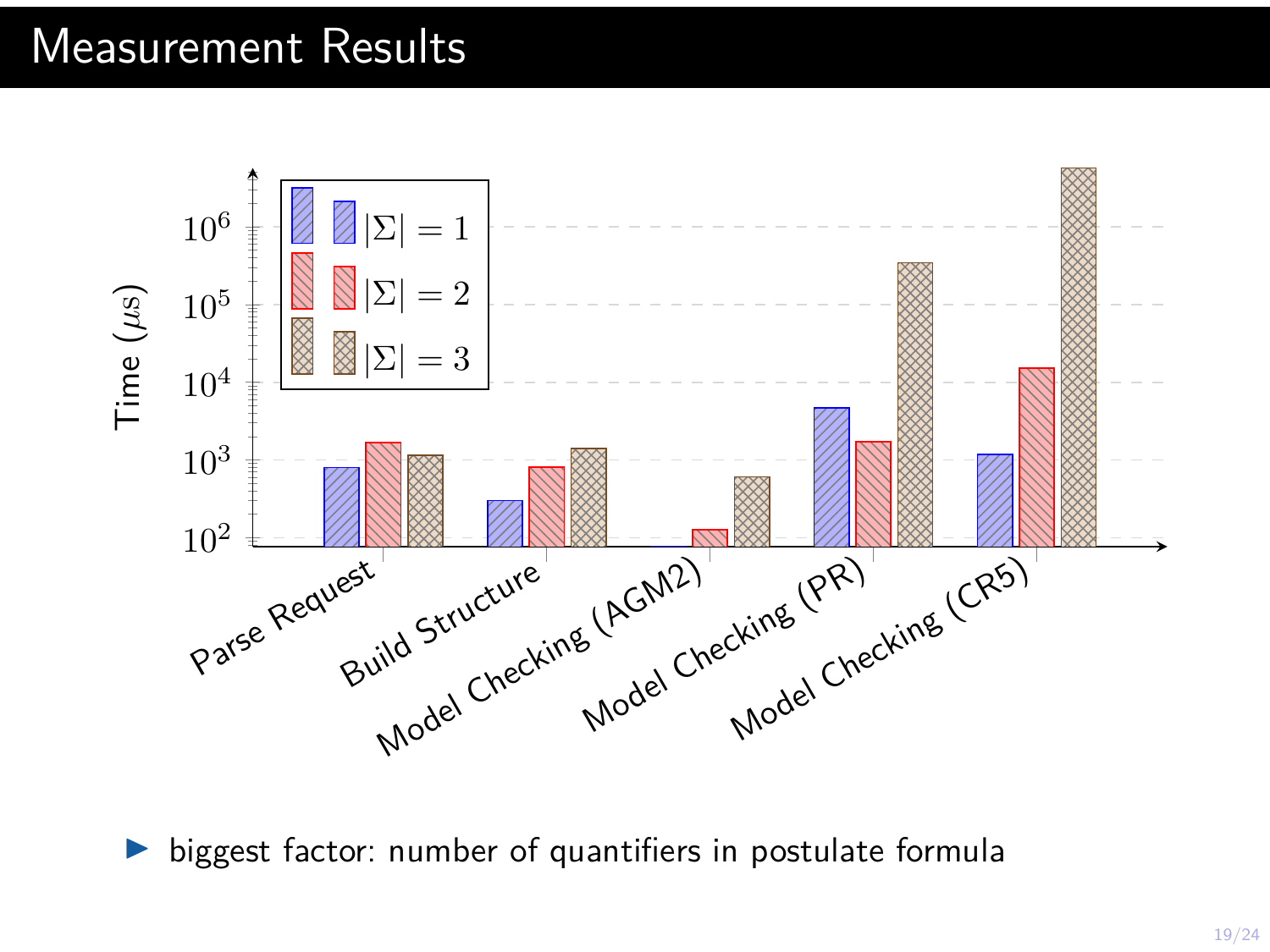- $\blacktriangleright$  better parallelism for postulate evaluation and quantified formula evaluation
- $\blacktriangleright$  response time from 12.5s to 3.9s for signature of size three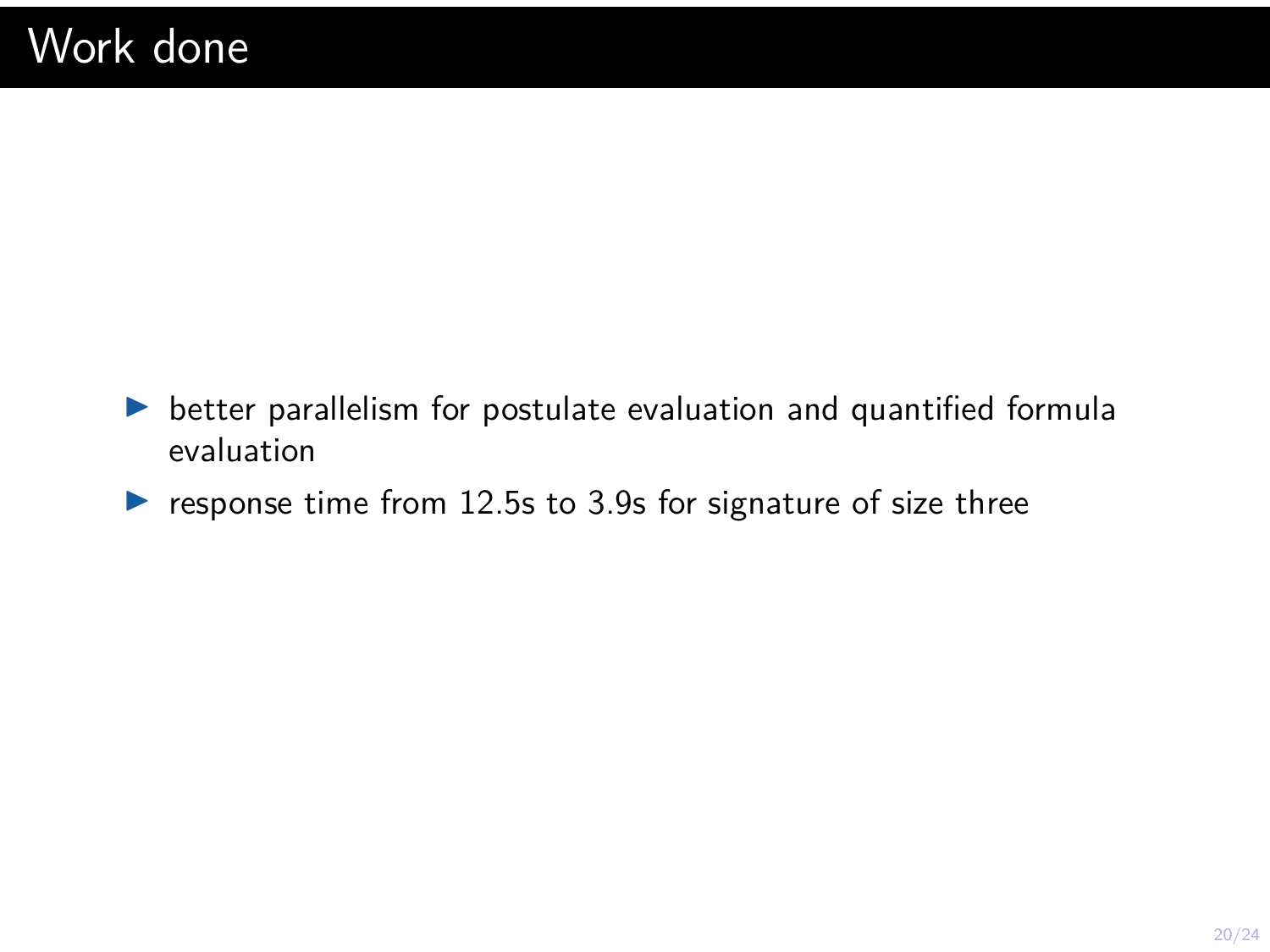- $+$  Easy to extend with new postulates
- + Completely automated
- $+$  Potentially able to provide counter examples
- − Performance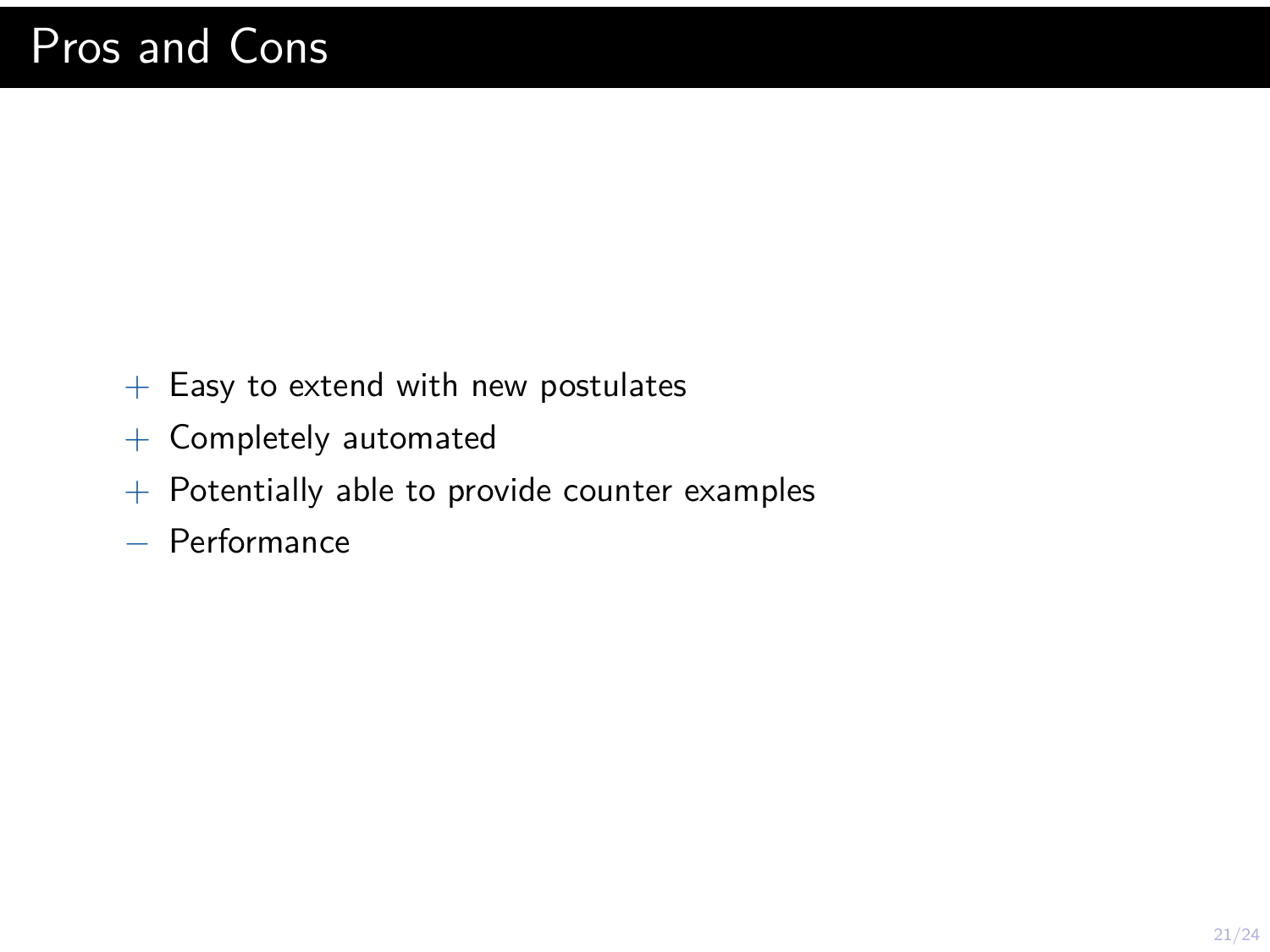$\blacktriangleright$  Extend approach to more sub-problems (i.e. whole operators)  $\blacktriangleright$  Performance: Improve formula evaluation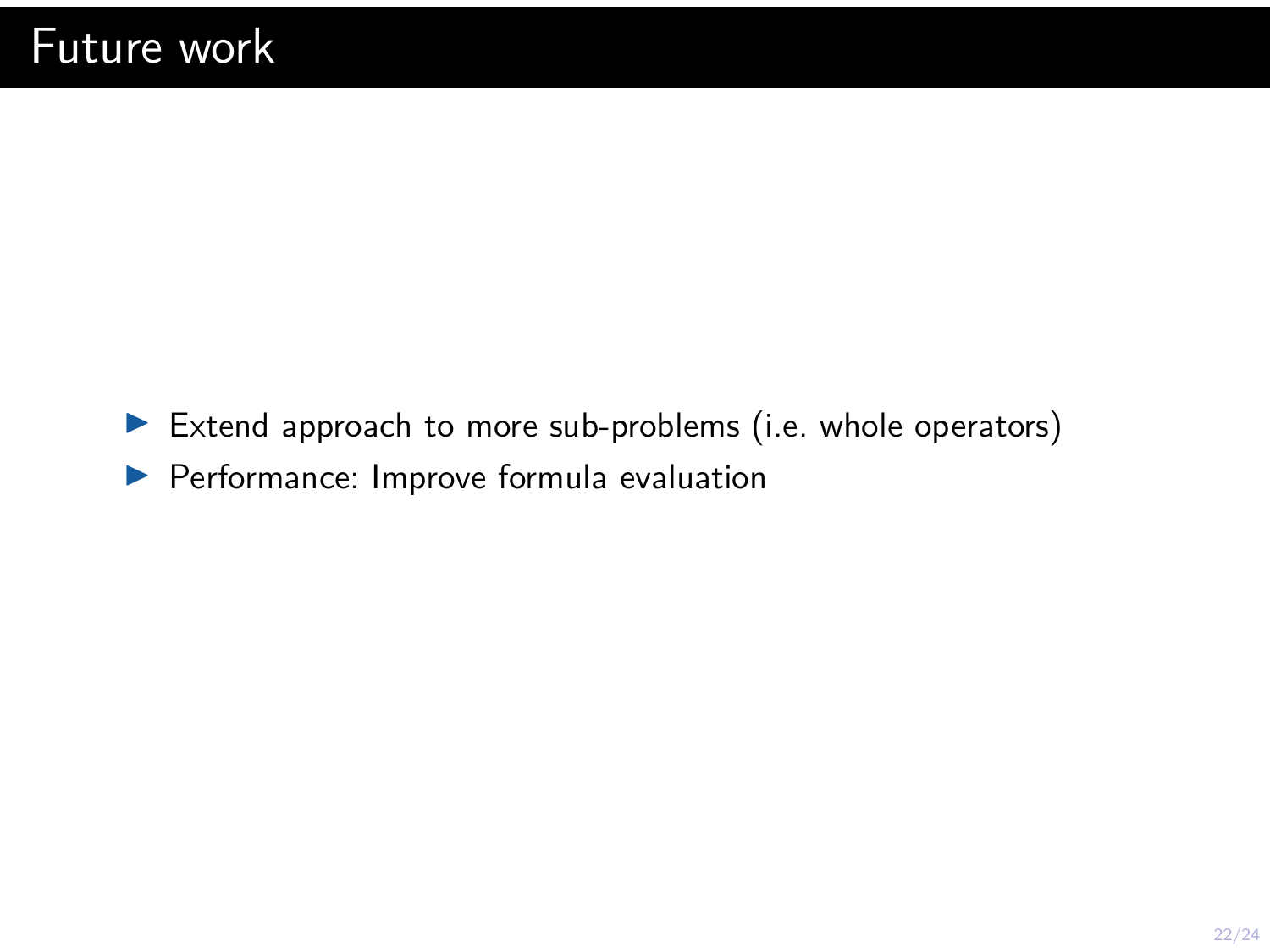- $\blacktriangleright$  Kai Sauerwald, kai.sauerwald@fernuni-hagen.de
- **Philip Heltweg, pheltweg@gmail.com**
- $\blacktriangleright$  Try yourself online at <https://www.fernuni-hagen.de/wbs/alchourron/>